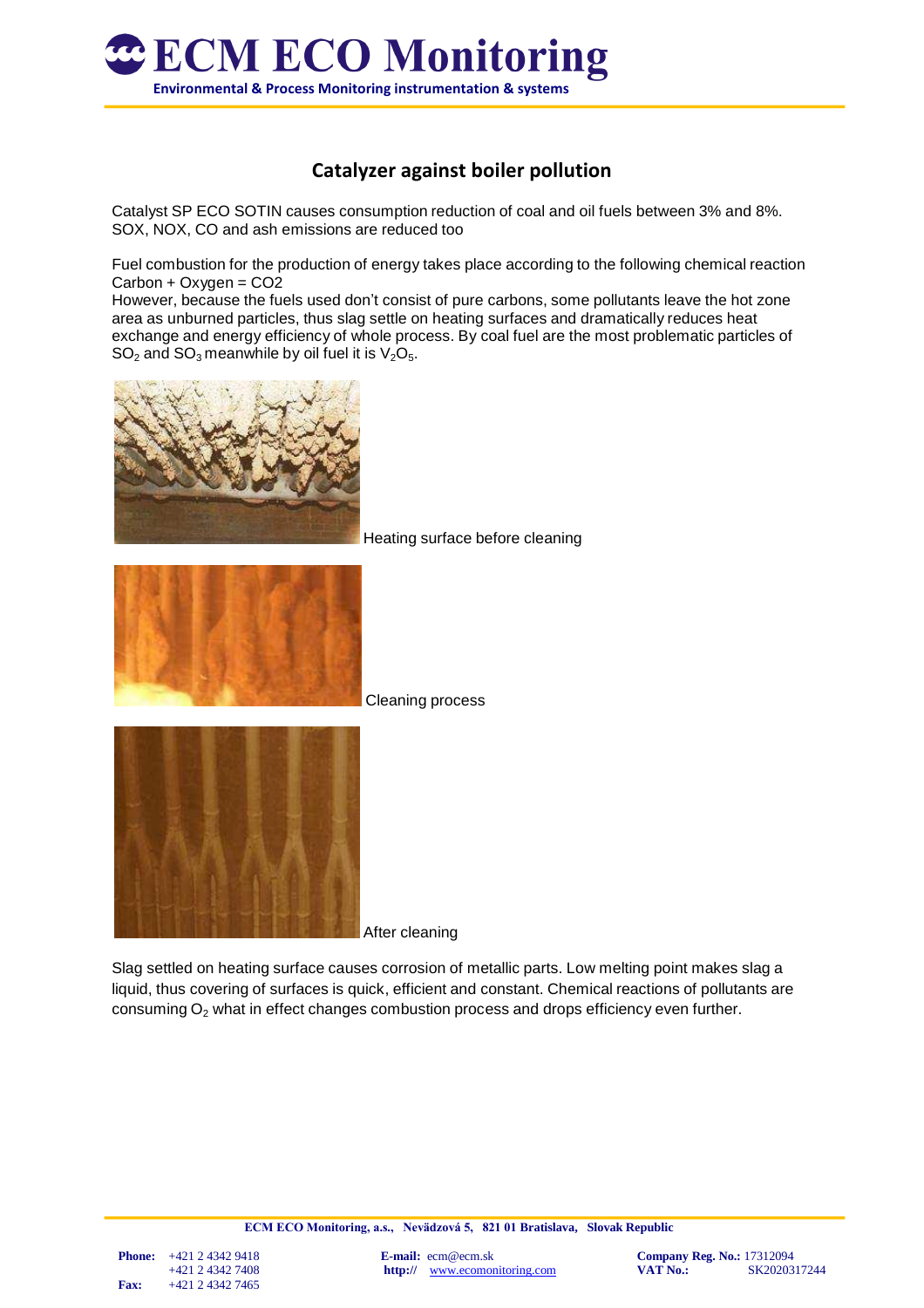

## **How SP – ECO works**

Two types of steel corrosion are found in boilers:

Low temperature corrosion (acid corrosion) High temperature corrosion (vanadium corrosion)

#### **Reactions**

Reduction of negative effects of ash and slag is accomplished by the following reactions:

a) SO3-bonding and SO3-collection:

 $2$  KOH + SO<sub>3</sub> = K<sub>2</sub>SO<sub>4</sub> + H<sub>2</sub>O  $2$  KOH + SO<sub>2</sub> = K<sub>2</sub>SO<sub>4</sub> + H<sub>2</sub>

The result is a considerable reduction in the concentration of

SO3. b) Bonding of vanadium oxides

2 KOH + V2O5 \_ 2 KVO3 +H2O

This reaction shows that V2O5 compounds are transformed to potassium vanadate salt. In the high temperature range potassium vanadate salt forms an enamel-like coating that serves as a protective film against corrosion.

The main fireclay compounds are: Al2O3, SiO2, CaO and aluminium silicate. KOH (particularly in fluid form) can be melted with aluminium silicates without negative side-effects on the structure and consistency of the fireclay.

Together with ash components, SP-ECO form eutectoids with high melting points. Thus it is not possible for agglomerates of ash and slag to form and attach to the heating surfaces. Existing agglomerates of ash and slag crumble under the effect of the catalyst and drop off.

## **SP-ECO advantages**

SP-ECO changes chemical reactions with following results:

Both  $SO_2$  and  $SO_3$  react to  $K_2SO_4$  with melting point of 1069°C, thus become solid without ability to accumulate on any surfaces. Existing deposits react to  $K_2SO_4$  with same results. **It is not needed to increase temperature in boiler due to pollutants.** SP-ECO is an oxidant and reactions driven by it consumes less of oxygen to let combustion be as effective as possible.

SP-ECO limits creation of  $NO<sub>2</sub>$  and causes mainly NO, while created CO is converted to  $CO<sub>2</sub>$ 

with high efficient rate too.

Since it is not needed to increase temperature as mentioned above some of polluting and corrosive reactions won't take place at all and unburned particles finish as solids in ash.

In case of vanadium pollution/corrosion SP-ECO converts  $V_2O_5$  to KVO<sub>3</sub> (+ H<sub>2</sub>O) which doesn't accumulate any deposits and doesn't react with metal pipes.

 **Phone:**  $+421 2 4342 9418$ <br> $+421 2 4342 7408$ <br>**E-mail:**  $e$ cm@ecm.sk **Company Reg. No.:** 17312094<br>**http://** www.ecomonitoring.com **VAT No.:** http:// [www.ecomonitoring.com](http://www.ecomonitoring.com/) **VAT No.:**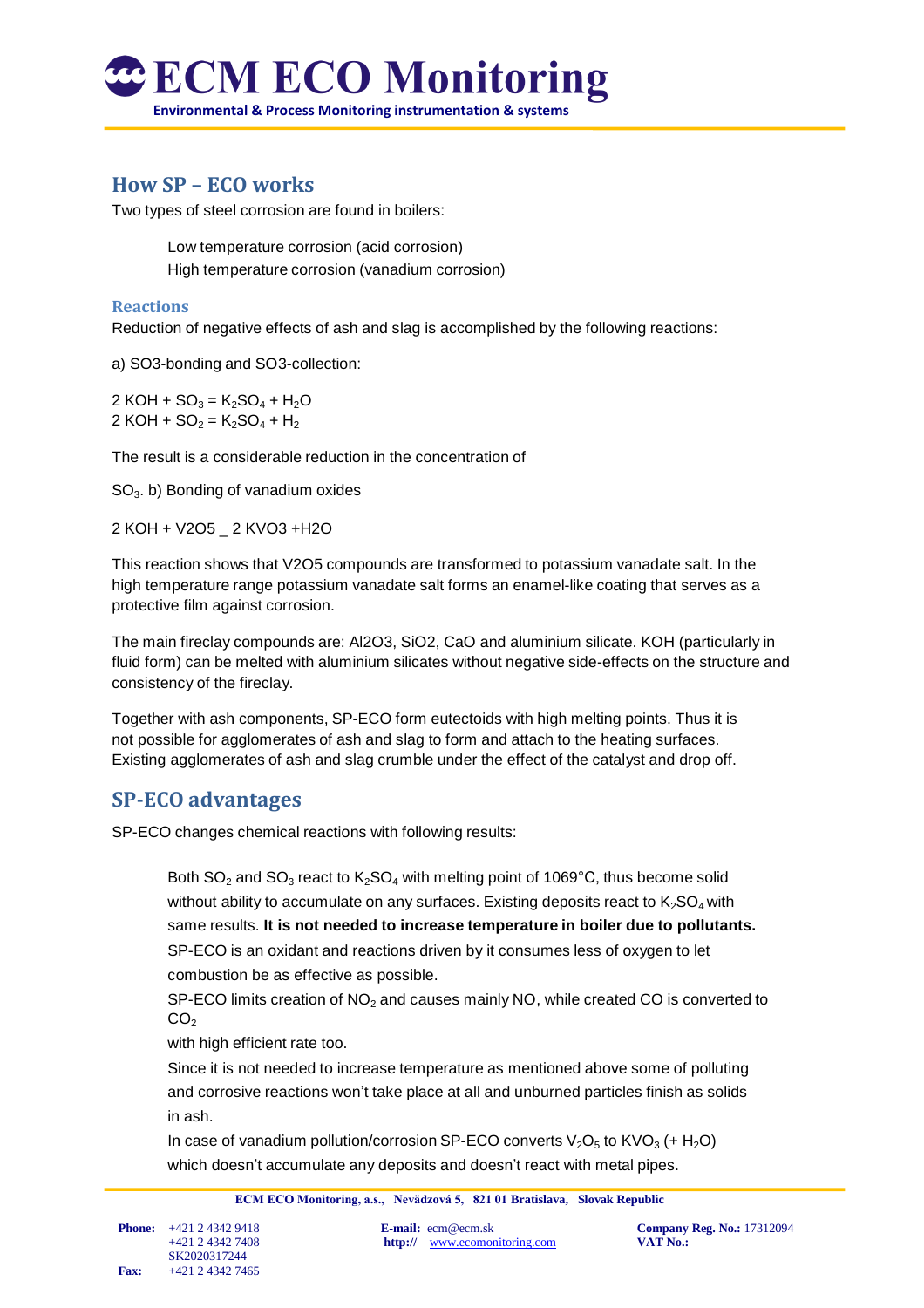

SP-ECO has no side-effect on the structure and consistency of the fireclay

# **Application**



direct injection into the combustion chamber

forms a concentrated grayish white gas cloud which fills the entire interior of the boiler

penetrates the flue gas deposits to form a eutectic system with different melting points the resulting thermal stresses crumble these deposits, which are then gradually stripped away

after deposits have been eliminated, the pipeline system is directly exposed to SP ECO which prevents any new deposits and corrosion

Ignites at 321 °<sup>C</sup>

Contains oxygen, therefore does not consume oxygen during combustion

Consists of Potassium Nitrate + combustion

materials Does not contain any aggressive

chemicals or chlorides Does not damage the boiler

or the walls of the boiler

Is non explosive

Is odourless

UN number 1479

Class 5.l

**SP ECO SOTIN** is injected directly into the combustion chamber every 6-8 hours.

First dosage 40 days: 300g/t Continuous operation: 100 g/t No additional investment costs Manually dosed (small boilers) Or mobile injector connected to compressed- air supply (4 – 6 bar) Duration of in jection (max 60 seconds)

**ECM ECO Monitoring, a.s., Nevädzová 5, 821 01 Bratislava, Slovak Republic**

 **Phone:**  $+421 2 4342 9418$ <br> $+421 2 4342 7408$ <br>**E-mail:**  $e$ cm@ecm.sk **Company Reg. No.:** 17312094<br>**http://** www.ecomonitoring.com **VAT No.:** http:// [www.ecomonitoring.com](http://www.ecomonitoring.com/)